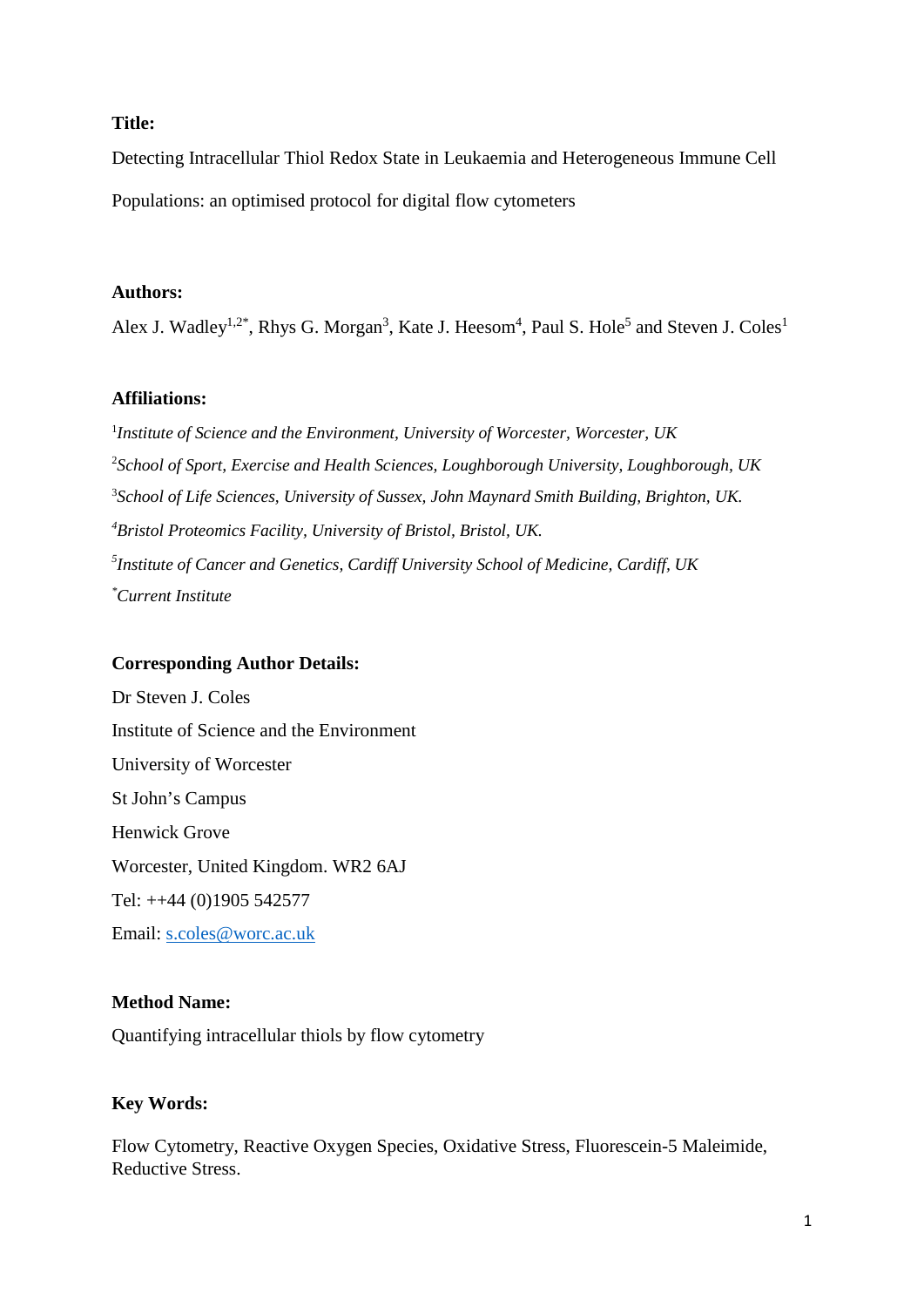#### **Abstract**

Flow cytometric methods for detecting and quantifying *reduced* intracellular thiol content using fluorescein-5-maleimide in viable eukaryotic cells date back to 1983 [1]. There has been little development in these methodologies since that time, a period that has witnessed huge technological advances, particularly with the emergence of digital multi-parameter flow cytometric systems. Concurrent advancement in our understanding of redox regulation within eukaryotic cellular systems has also followed, whereby it is now accepted that cysteine thiols partake in redox reactions, which regulate protein activity and function [2,3]. Moreover, we are at the dawn of a new era in redox biology whereby the importance of 'reductive stress' in eukaryotic cellular systems is gathering momentum [4]. It is therefore critical that methods be continually advanced to better understand these concepts in more detail at the cellular level. Flow cytometry is a powerful technique that may be used for this purpose. Henceforth we have rejuvenated these methods to address modern scientific questions. In this paper, essential detail is provided on:

- The adaption of a protocol initially described by Durand & Olive [1] for use with modern digital flow cytometer configurations.
- Demonstration that flow cytometry can detect the gain and loss of *reduced* intracellular thiols in cells exposed to physiological doses of hydrogen peroxide mediated by glucose oxidase [5].
- Validation of F5M protein labelling by coupling method to confocal microscopy and downstream proteomics, thus permitting a powerful experimental platform for potential use with next generation flow cytometry e.g. CyTOF [6].

Word count  $= 3,255$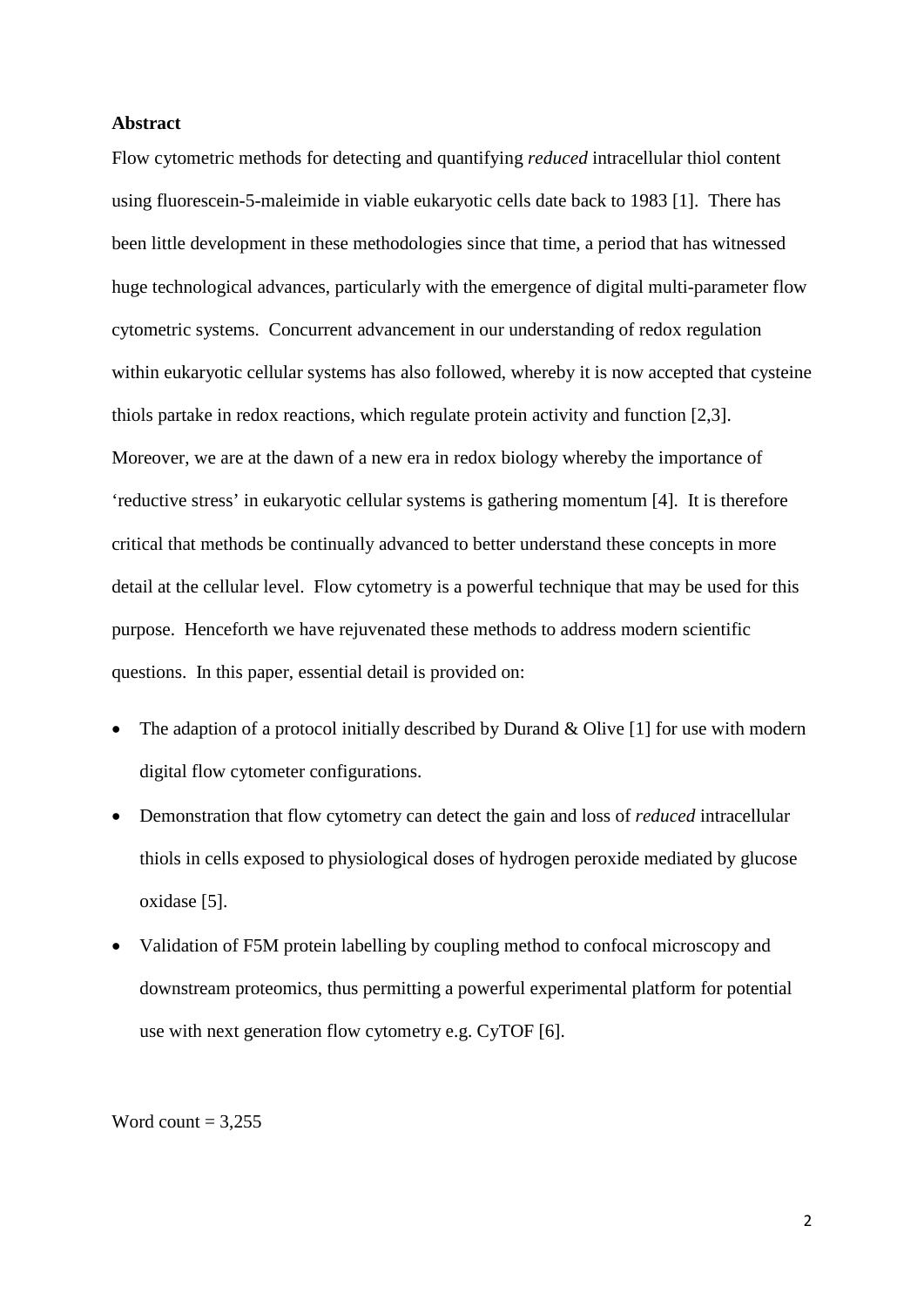# **Specification Table**

| Subject area                             | Select one of the following subject areas:                                                                                                                                              |
|------------------------------------------|-----------------------------------------------------------------------------------------------------------------------------------------------------------------------------------------|
|                                          | Biochemistry, Genetics and Molecular Biology                                                                                                                                            |
| More specific subject                    | Redox Biology, Cysteine Thiol Chemistry, Flow Cytometry and                                                                                                                             |
| area                                     | <b>Mass Spectrometry</b>                                                                                                                                                                |
| Method name                              | Original customized method name: Flow cytometry techniques for<br>studying cellular thiols.                                                                                             |
| Name and reference of<br>original method | If applicable, include full bibliographic details of the main<br>$reference(s)$ describing the original method from which the new<br>method was derived. See the following citation [1] |
| Resource availability                    | n/a                                                                                                                                                                                     |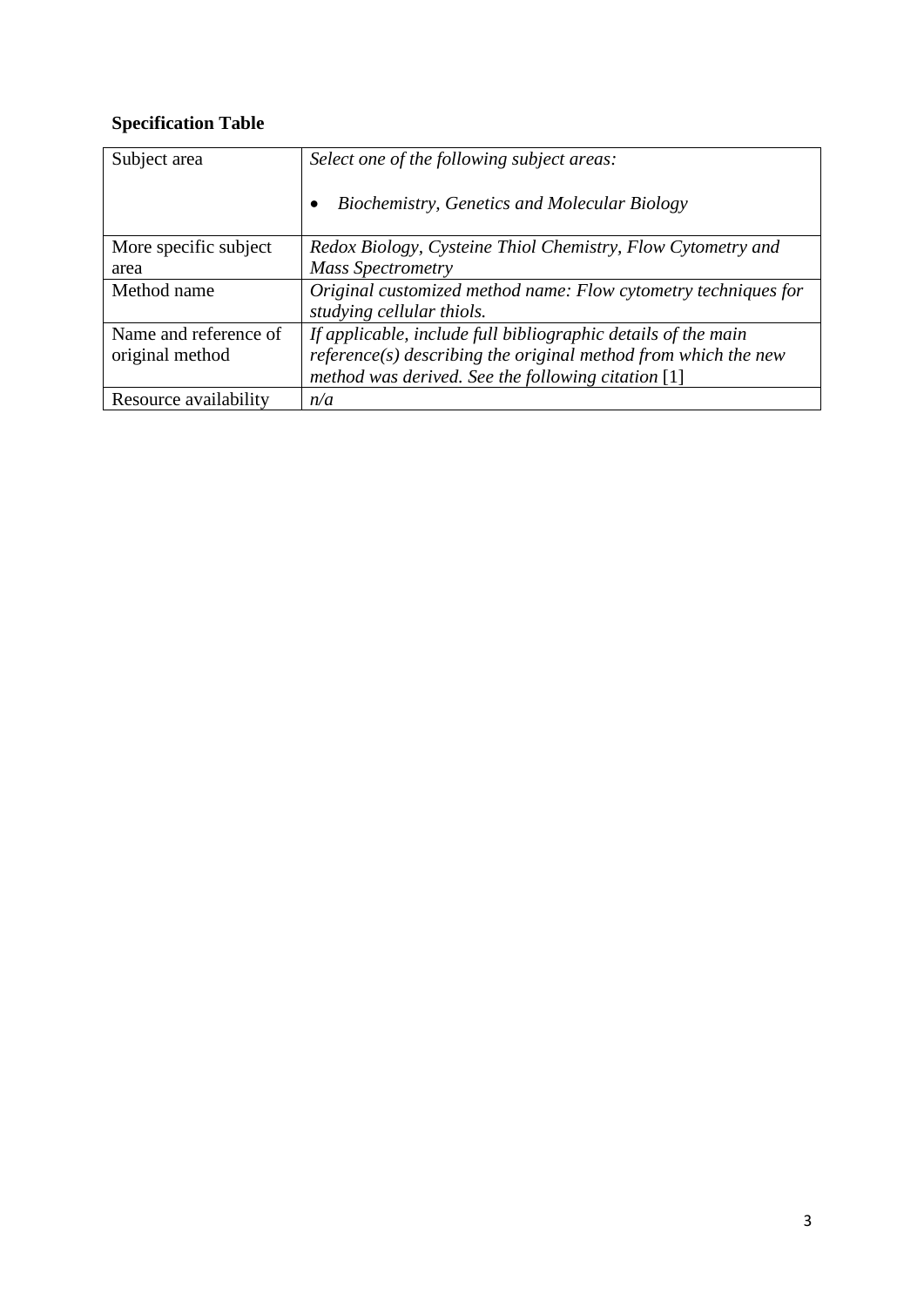#### **Methods Details**

#### **Materials**

- 1. Complete IMDM tissue culture medium: containing 10% (v/v) foetal calf serum (FCS), 2 mM L-glutamine, 100 U/ml penicillin and 100 mg/ml streptomycin (Sigma-Aldrich, Dorset, UK).
- 2. Hank's balanced salt solution (Sigma-Aldrich, Dorset, UK).
- 3. Dulbecco's phosphate buffered saline (D-PBS) endotoxin tested, pH 7.0 (Sigma-Aldrich, Dorset, UK).
- 4. Flow cytometry stain buffer (FSB): D-PBS adjusted to contain 2% (v/v) FCS, 0.1% (w/v) sodium azide and 5 mM EDTA (stored at  $4^{\circ}$ C).
- 5. Ficoll-Paque PLUS (GE, Buckinghamshire, UK) or Hisopaque 1077 (Sigma-Aldrich, Dorset, UK).
- 6. Trypan blue solution 0.4% (Sigma-Aldrich, Dorset, UK).
- 7. Glucose oxidase from *Aspergillus niger* (Sigma-Aldrich, Dorset, UK): 100,000 U/g.
- 8. *N*-ethylmaleimide (NEM): 1 mM stock in D-PBS stored at 4 °C protected from light (Sigma-Aldrich, Dorset, UK).
- 9. Fluorescein-5 maleimide (F5M): 1 mM stock in D-PBS stored at 4  $^{\circ}$ C protected from light (Sigma-Aldrich, Dorset, UK).
- 10. Anti-human CD3-APC, clone SK7 (BioLegend, London, UK).
- 11. Multi-parameter digital flow cytometer. *Note*: in our laboratory we use an Accuri-C6 (BD-Accuri, Berkshire, UK); however, the method is compatible with other digital systems e.g. Guava® EasyCyte (MerkMillipore, Hertfordshire, UK)
- 12. NuPAGE 4-12% SDS-PAGE gel, MOPS running buffer and SDS-PAGE LDS sample loading buffer (ThermoFisher, Hampshire, UK)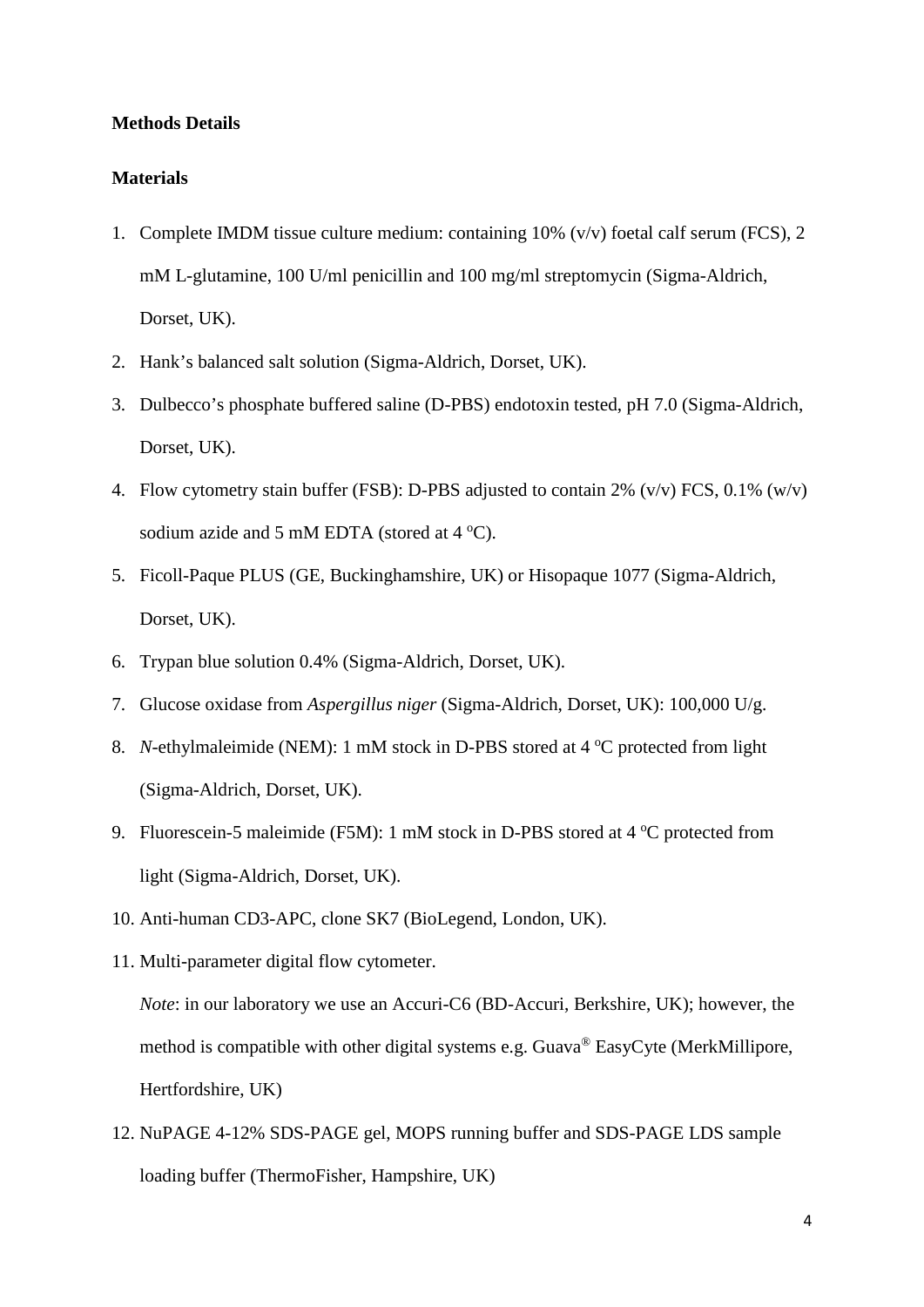# **Cells**

- 1. Jurkat (ATCC®TIB-152TM), human acute T-cell lymphoblastic leukaemia.
- 2. Donor human peripheral blood mononuclear cells (PBMCs).

*Note*: full ethical approval and donor consent is required for the isolation of PBMCs from human blood, in strict accordance with the declaration of Helsinki [7].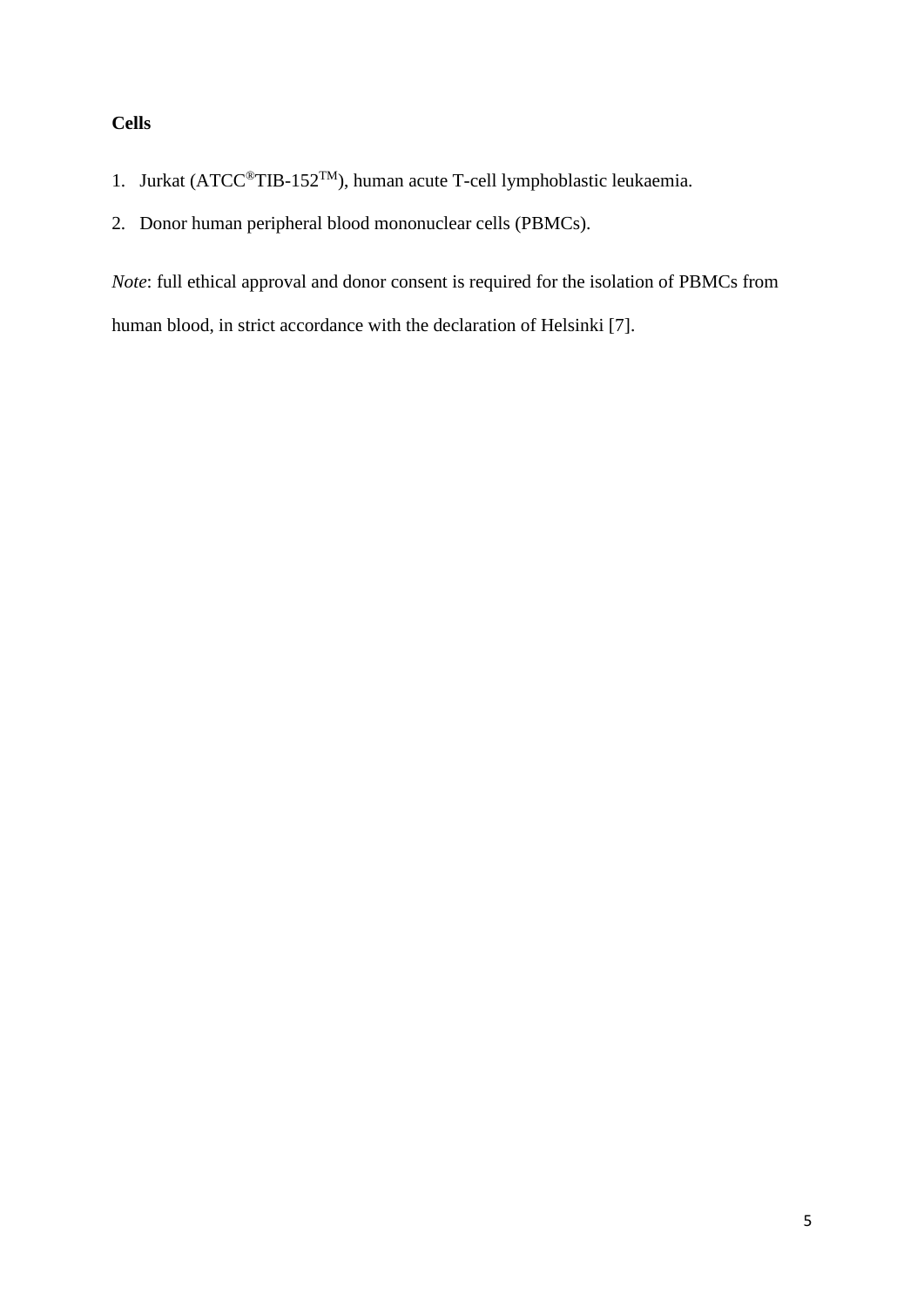#### **Experimental procedures**

# *Analysing the effect of glucose oxidase mediated H2O2 on intracellular thiol oxidation using flow cytometry*

The protocol described is based on a previous method described in Durand & Olive [1], which incorporated various fluorescent stains for the detection of *reduced* intracellular thiols, including fluorescein-5 maleimide (F5M). The current method is optimised for bench-top digital flow cytometers and allows low level detection of F5M in viable cells, which proved challenging using the previous method. The optimisation of the technique described herein is of particular importance, since some reactive oxygen species  $(ROS)$  e.g.  $H_2O_2$  have the propensity to oxidise proteins with exposed cysteine residues, in turn altering their activity [8]. In the experimental model proposed, exposure of cells to physiological doses of exogenous H<sub>2</sub>O<sub>2</sub> can be modelled *in vitro* by adding glucose oxidase (GOX) to the culture medium [5]. The example included uses the Jurkat immortalised T-cell line to monitor cellular cysteine thiol redox state over time in response to  $H_2O_2$ . The method details are as follows:

- 1. Maintain Jurkat cells in 15 ml complete IMDM, at a density between  $2 \times 10^5$  and  $10^6$ cells/ml at 37  $\mathrm{^{\circ}C}$  and 5 % CO<sub>2</sub>. Note: IMDM is particularly suited to this because of the high glucose concentration (4.5
- 2. Prepare a 10 mU/ml GOX solution and a 10 mg/ml catalase solution and store at 4 °C until required.

g/l), which is a substrate for GOX.

Note: The catalase is used to confirm that  $H_2O_2$  is mediating changes in thiol redox state. To prepare glucose oxidase solutions for *in vitro*  $H_2O_2$  generation, it is recommended to obtain high purity glucose oxidase solid (e.g. Sigma cat no. 49180 or similar quality). Cheaper preparations can contain confounding contaminants such as catalase, which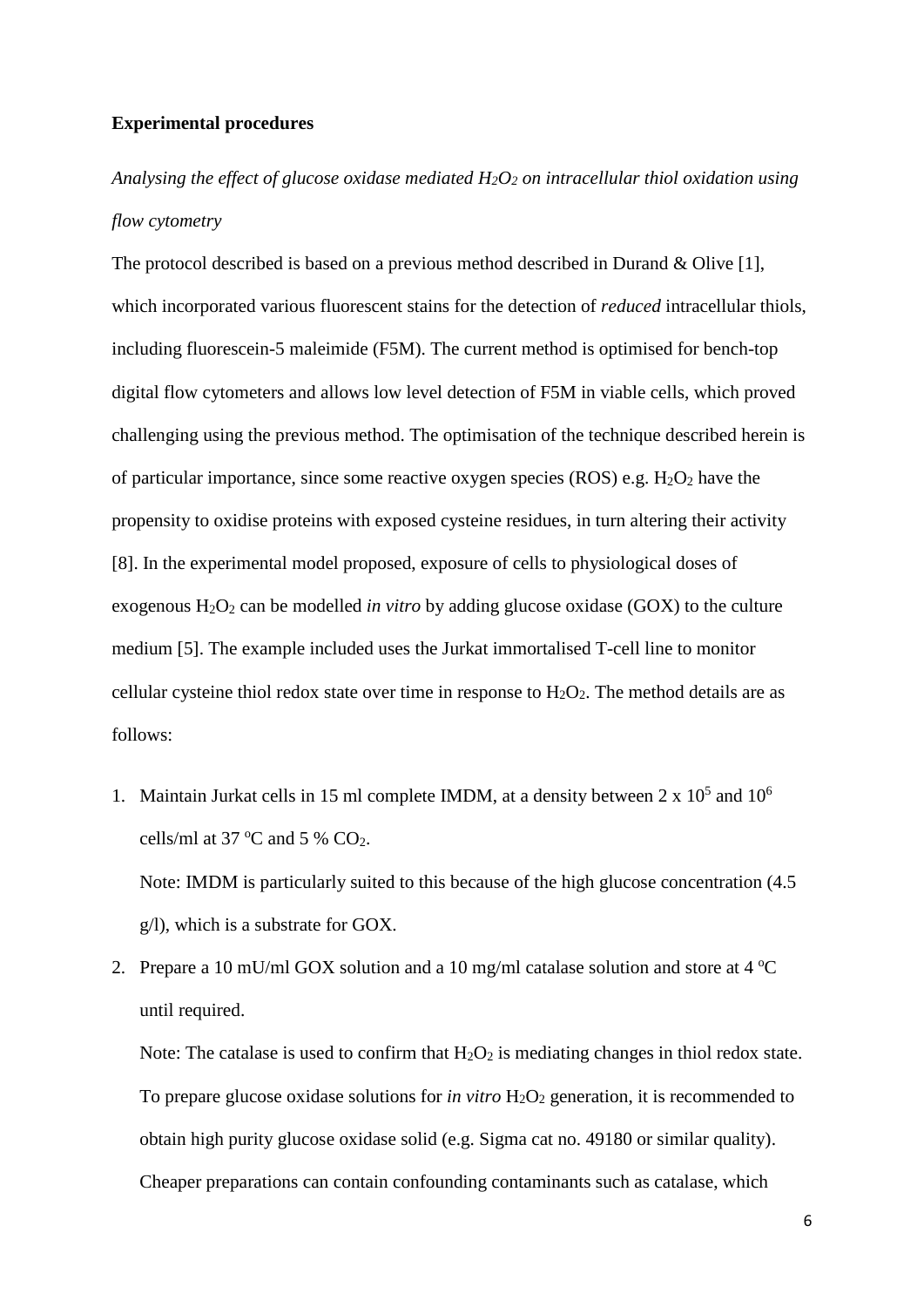metabolises  $H_2O_2$ . In a Class 2 biological safety cabinet, dissolve solid GOX in tissue culture-grade water to a concentration of 1 U/ml ( $U =$  enzyme units). Sterilise by filtration and aliquot for storage at -20'C and avoid freeze thaw. Prepare 10 mU/ml working solutions by thawing 1 U/ml stock aliquots at 37'C for 1 min and diluting with tissue culture-grade water immediately prior to use. Discard excess. Note that  $H_2O_2$ production generated by GOX *in vitro* can be measured and titrated to physiological levels using the H2O2-specific fluorescent probe Amplex UltraRed (Life Technologies, Hampshire, UK) [5].

- 3. Transfer the contents of a 24 to 48 hour Jurkat cell culture flask (60-80% confluence) to a 15 ml tube and centrifuge at 100-300 x g for 10 minutes at room temperature in a benchtop centrifuge with swing-out rotor.
- 4. Remove the supernatant and carefully suspend the pellet in 1 ml complete IMDM prewarmed to 37 °C.
- 5. Perform a viable cell count using trypan blue and dilute the Jurkat cells to a viable density of  $10^7$  cells/ml.
- 6. Add 100 µl of the diluted Jurkat cell suspension to five wells in a 96-well tissue culture treated plate and label '0h', '1h', '2h', '3h', '4h'.
- 7. Add 98 µl to two wells in the same plate and label; '0h +C' and '4h +C'. Note the "+C" refers to the addition of catalase. Thus there are 7 assay wells in total.
- 8. Add 2 µl of the 10 mg/ml catalase stock solution (prepared in step 2) to wells labelled '0h  $+C'$  and '4h  $+C'$  only.
- 9. To start the assay add 100 µl of the GOX solution (prepared in step 2) to wells labelled '4h' and '4h +C' and incubate at 37  $\mathrm{^{\circ}C}$  and 5 % CO<sub>2</sub>.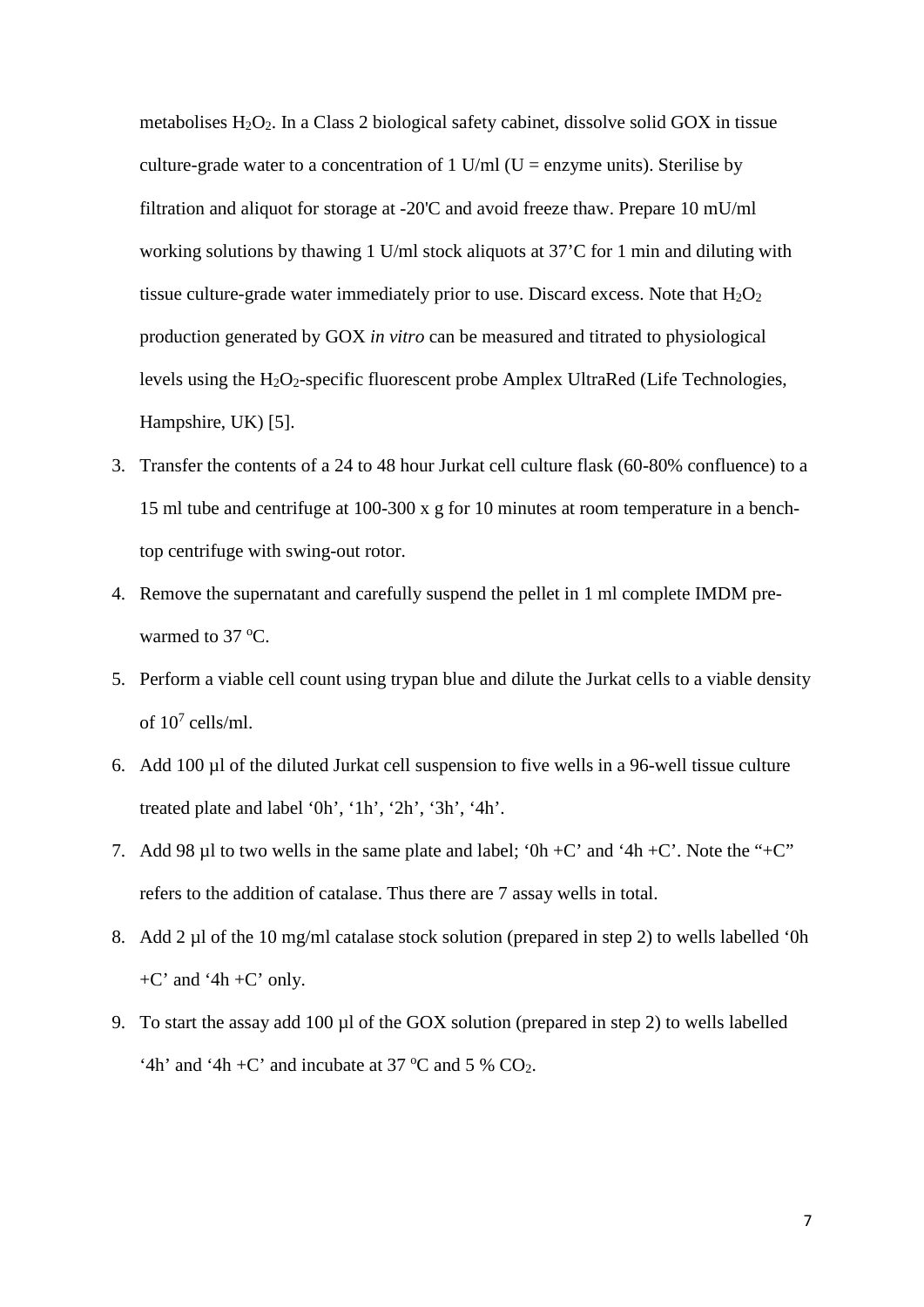Note: that this assay has been optimised to use IMDM because of the high glucose content (4.5g/l), rather than RPMI-1640 which has much lower glucose content (2g/l). This is important since GOX requires a glucose substrate to generate  $H_2O_2$ .

- 10. After 1 hour, add 100 µl of the GOX solution to the '3h' well and return to the incubator.
- 11. Repeat after a further 1 and 2 hours for wells labelled '2h' and '1h' respectively.
- 12. Finally, 1 hour after the addition of GOX to '1h', add 100 µl of the GOX solution to wells labelled '0h' and '0h +C' and immediately transfer the contents of all 7 assay wells to a fresh 1.5 ml microcentrifuge tube. Centrifuge all at 100-300 x g for 5 minutes at room temperature.
- 13. Carefully remove supernatants and suspend the pellets in 1 ml D-PBS. Centrifuge all tubes at 100-300 x g for 5 minutes at room temperature.
- 14. Remove supernatants and suspend pellets in 1 ml pre-chilled 0.1 µM F5M solution and incubate all tubes for 20 min, on ice and protected from light.
- 15. Centrifuge tubes at 100-300 x g for 5 minutes at 4  $^{\circ}$ C.
- 16. Remove supernatants and suspend pellets in 1 ml pre-chilled FSB and centrifuge at 100- 300 x g for 5 minutes at  $4^{\circ}$ C.
- 17. Remove supernatants and suspend pellets in 100 µl FSB and go to flow cytometer. Keep tubes on ice and protect from light.
- 18. At the flow cytometer, acquire the '0h' tube first, followed by the others in chronological order. Draw a region around the Jurkat cell population as seen in **Fig. 1A** and create an FL1 (λ488nm; λ530/30nm) histogram gated on the region as seen in **Fig. 1B**.
- 19. Normalise the FL1 mean fluorescent intensity (MFI) values to '0h' in order interpret the flow cytometry data as shown in **Fig. 1C** and in **Table 1**.
- 20. Viable cell counts should be performed on GOX treated cells before or after flow cytometry acquisition as shown in **Fig. 2A**.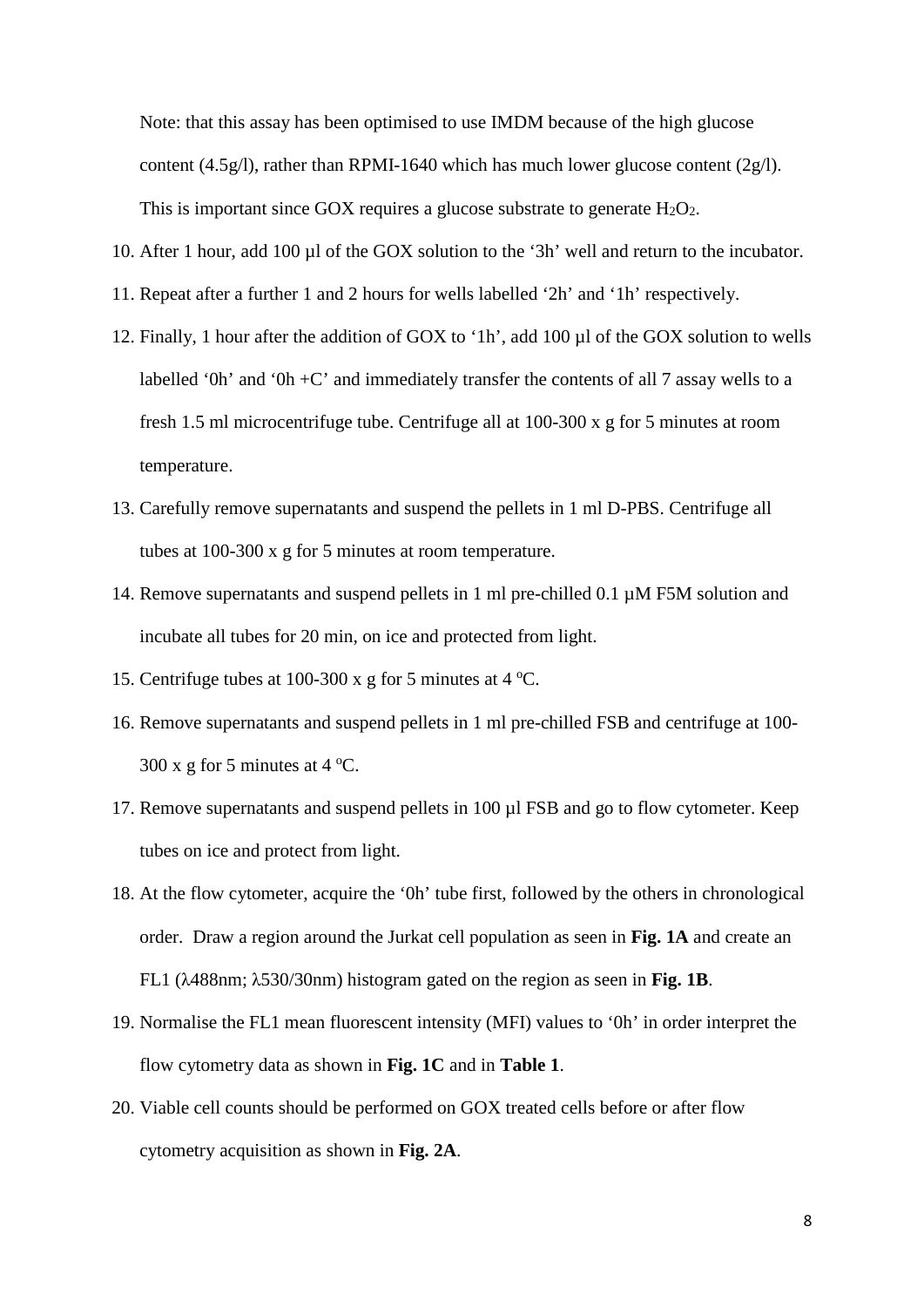21. To demonstrate that the GOX generated  $H_2O_2$  is mediating the loss in *reduced* thiols, the effect of catalase in '4h' *vs* '4h +C' treated cells can be observed on normalised data as shown in **Fig. 2B**. The data suggest that  $H_2O_2$  mediates the loss in *reduced* intracellular thiols as measured by a loss in F5M (FL1) fluorescent signal.

*Confocal microscopy confirmation that the F5M signal is intracellular using primary T cells.* It is unclear from the flow cytometry data whether the increase in MFI following F5M treated Jurkat immortalised T-cells is 'intracellular' or due to F5M binding to the plasma membrane. To verify this, T-cells from healthy donor peripheral blood mononuclear cells (PBMC) were analysed by flow cytometry and then confocal microscopy. Primary T-cells were surface stained for CD3 at this stage to demonstrate the versatility of the method within heterogeneous cell populations. Venous blood from healthy donors following informed consent was collected by a trained phlebotomist into a 6 ml lavender stopper K2EDTA Vacationer® tube (BD). All procedures from this point should be performed inside a Class 2 biological safety cabinet:

- 1. Transfer 6 ml venous blood to a fresh sterile universal tube and add an equal volume of Hank's balanced salt solution (HBS); 12 ml total volume.
- 2. Add 3 ml Ficoll-Paque PLUS to three sterile 15 ml centrifuge tubes and carefully layer 4 ml of the diluted venous blood on top of the Ficoll-Paque PLUS.
- 3. Transfer the tubes to a bench-top centrifuge with swing-out rotor and centrifuge at 400 x g for 40 minutes at room temperature (18-20  $^{\circ}$ C) with the brake off.
- 4. Carefully remove the tubes from the centrifuge and return to the biological safety cabinet. The PBMC layer (white and delicate) will be visible at the Ficoll-Paque PLUS interface. Carefully remove the upper layer (plasma) to waste with a fresh sterile Pasteur pipette without disturbing the PBMC layer. Then using a fresh sterile Pasteur pipette, transfer the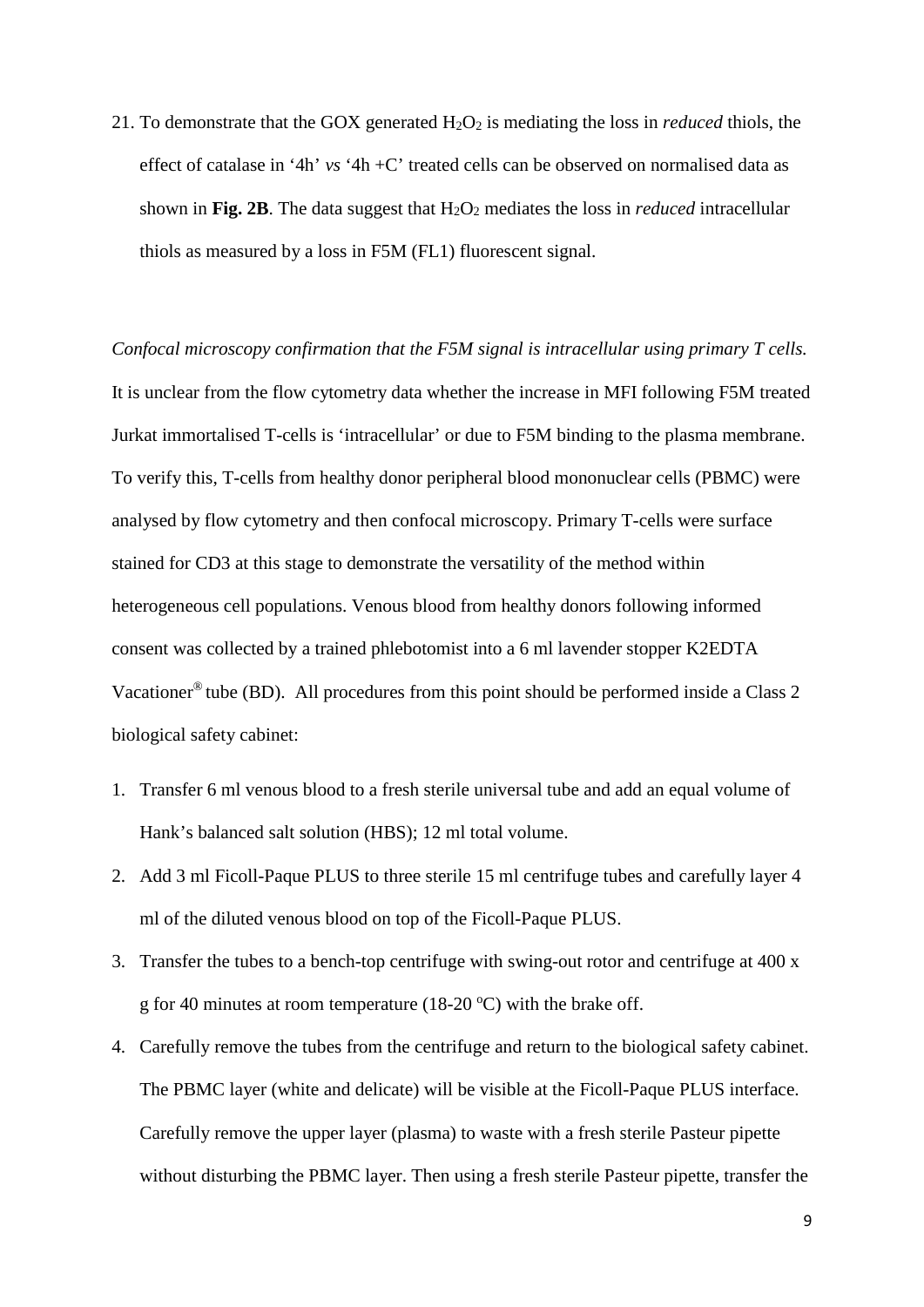PBMC layer to a fresh 15 ml centrifuge tube. For each tube, remove the entire PBMC interface with as little of the Ficoll-Paque PLUS layer as possible.

- 5. Add 8 ml HBS to each tube and centrifuge at 100-300 x g for 10 minutes at room temperature.
- 6. Using a fresh sterile pipette, remove the supernatant from each tube taking great care not to disturb the PBMC pellet and suspend in 1 ml HBS. The PBMC's can be pooled at this stage. Add sufficient HBS to the pooled cells to make 10 ml.
- 7. Centrifuge pooled PBMC's at 100-300 x g for 10 minutes at room temperature.
- 8. Remove the supernatant taking great care not to disturb the PBMC pellet and suspend the pellet in 2 ml pre-warmed (37 °C) complete IMDM. Transfer the cells to an incubator set at 37 °C and 5%  $CO<sub>2</sub>$  for subsequent analysis.
- 9. Prepare the F5M working solution for flow cytometric use in advance. Protect from light and store at  $4^{\circ}$ C (up to 1 month) or at -20  $^{\circ}$ C for up to 1 year.
- 10. Remove the PBMC's from the  $CO<sub>2</sub>$  incubator and centrifuge at 100-300 x g in a benchtop refrigerated centrifuge with swing-out rotor for 5 minutes at room temperature.
- 11. Remove supernatant and suspend the pellet in 10 ml D-PBS (equilibrated to room temperature) and centrifuge at 100-300 x g for 10 minutes.
- 12. Remove supernatant and suspend the pellet in 1 ml FSB. Prepare a 1 in 20 dilution of the PBMC suspension for cell viability counting (5 μl PBMC in 95 μl FSB is sufficient) and transfer the remaining suspension to ice.
- 13. Mix 10 μl of the 1 in 20 PBMC dilution with 10 μl trypan blue solution and count viable cells using a haemocytometer.
- 14. Adjust the PBMC suspension to a density of  $10^7$  viable cells/ml with pre-chilled (4 °C) FSB and add 100 μl  $(10^6 \text{ cells})$  to three fresh 1.5 ml microcentrifuge tubes and centrifuge for 5 minutes at 100-300 x g and 4  $^{\circ}$ C.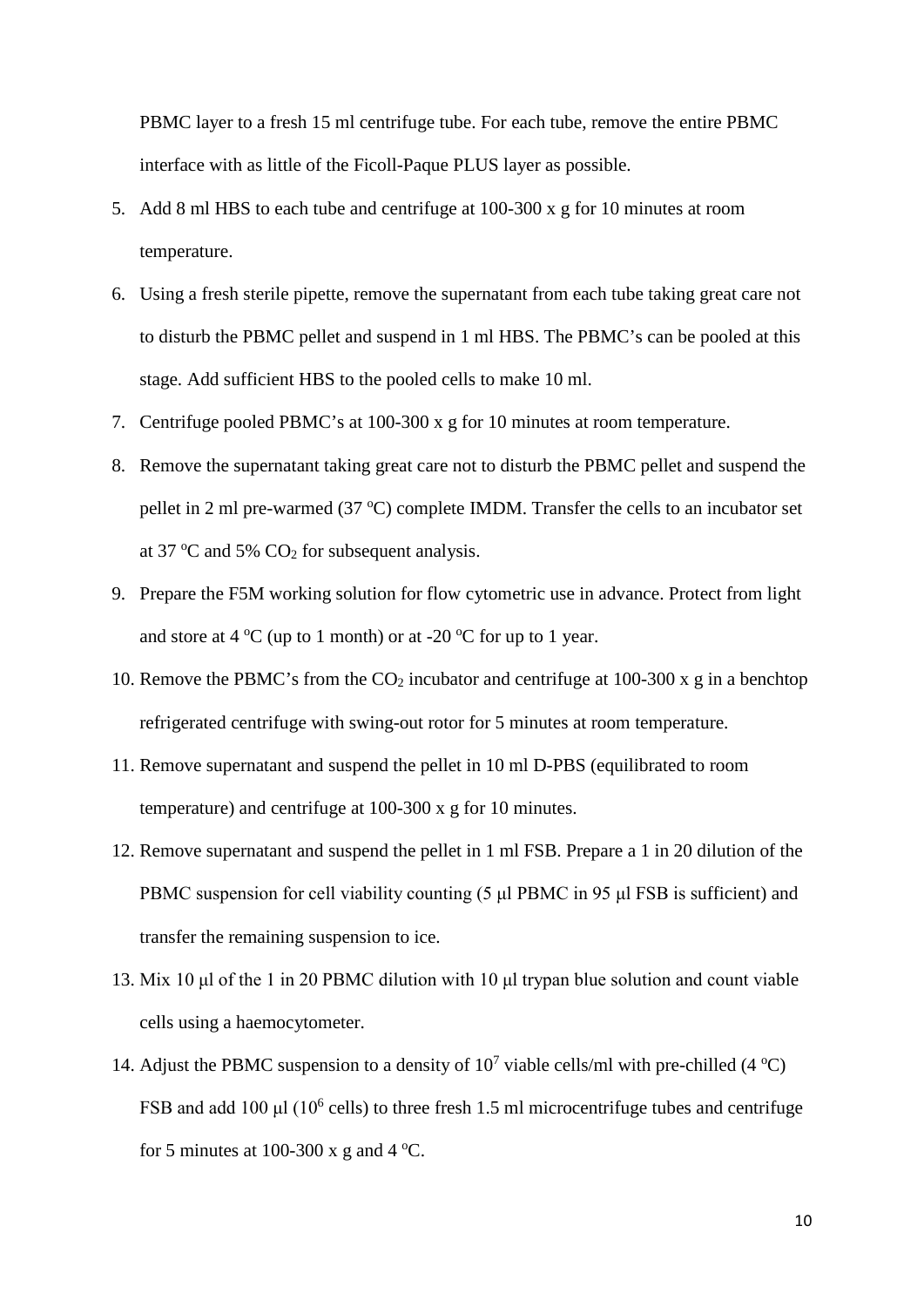Note: At this point it is preferable to pellet cells using a microcentrifuge.

- 15. Remove supernatants and suspend each pellet in FSB to a final volume of 90 μl.
- 16. Add 10 μl of mouse anti-human CD3 (clone SK7) APC conjugate to two tubes and 10 μl of mouse IgG1 APC conjugate isotype control to the other. This step will surface stain the T-cells allowing intracellular vs extracellular differentiation during confocal microscopy.
- 17. Vortex all tubes briefly (1 to 2 seconds) and incubate on ice for 30 minutes protected from the light.
- 18. Add 1 ml D-PBS (chilled to 4  $^{\circ}$ C) to each tube and centrifuge for 5 minutes at 100-300 x g and 4 °C. Remove supernatants and then repeat this step.
- 19. Remove supernatants and add 1 ml D-PBS to the isotype control tube and 1 ml D-PBS to one of the anti-human CD3 tubes and label it 'F5M'.
- 20. Add 1 ml of 1 μM NEM solution to the remaining anti-human CD3 tube. These cells will be used to set the background for the F5M T-cell stain. Label this tube 'NEM'. Note: This concentration of NEM is based on 99+% purity. A lower grade can be used, which may require titrating to achieve the optimal concentration.
- 21. Incubate all tubes for 20 minutes on ice, protected from the light.
- 22. Centrifuge for 5 minutes at 100-300 x g and  $4^{\circ}$ C.
- 23. Remove supernatants and suspend each pellet in 1 ml D-PBS and centrifuge for 5 minutes at 100-300 x g and  $4^{\circ}$ C.
- 24. Remove supernatants and add 1 ml chilled D-PBS to the isotype control tube. These cells will be used to set the negative T-cell gate. Add 1 ml 0.1 μM F5M to both 'NEM' and 'F5M' tubes.
- 25. Incubate all three tubes for 20 minutes on ice, protected from the light.
- 26. Centrifuge for 5 minutes at 100-300 x g and  $4^{\circ}$ C.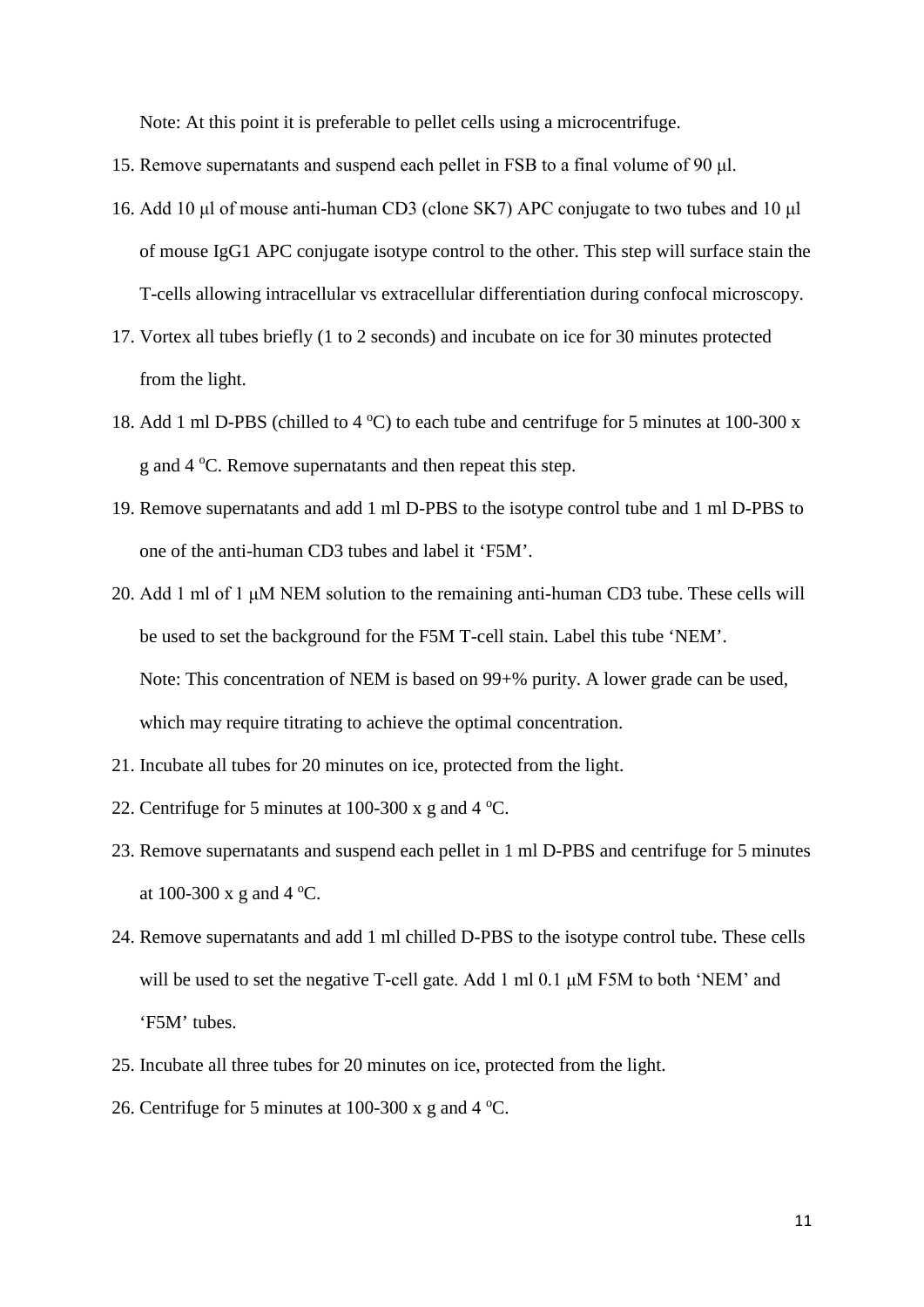- 27. Remove supernatants and suspend each pellet in 1 ml pre-chilled FSB and centrifuge for 5 minutes at 100-300 x g and  $4^{\circ}$ C. Repeat this step.
- 28. Finally remove supernatants and suspend each pellet in 100 μl pre-chilled FSB, keep on ice, protect from light and go to flow cytometer.
- 29. At the flow cytometer, acquire the 'Ig-control' cells first. These cells can be used to set the negative T-cell gate, which will appear in the FL4 parameter (laser: λ640 nm, filter: λ675/25 nm). **Fig. 3A and 3B** illustrates the gating strategy.
- 30. Next acquire the 'NEM' cells and create an FL1 (laser: λ488 nm, filter: λ530/30 nm) histogram plot gated on the T-cell population as seen in **Fig. 3B**. The peak shown on the FL1 histogram is representative of the F5M background staining and can be seen in **Fig. 3C**.
- 31. Finally acquire the 'F5M' cells. As shown in **Fig. 3C**, these cells fluoresce at an order of magnitude greater than 'NEM' cells.
- 32. To confirm viability, perform cell counts either before or after flow cytometry acquisition as described in steps 3 and 4. **Fig. 3D** shows little loss in cell viability post F5M treatment.
- 33. As shown in **Fig. 3E and 3F**, confocal microscopy is used to confirm that the F5M is entering the T-cells and therefore that the flow cytometric FL1 signal generated is representative of intracellular thiol redox status. To visualise F5M labelled CD3+ T-cells by confocal microscopy, carefully affix a glass microscope slide to the microscope and pipette 50-100 µl of the final stained cell suspension as a droplet onto the upper surface. To limit evaporation gently place a thin coverslip (19 mm) on top of the droplet. Focus cells using a 63x oil immersion objective. Use both the argon (F5M) and helium-neon (CD3-APC) lasers at a previously determined appropriate power setting, and adjust the offset, gain, zoom and Z-position as necessary for optimal image quality. If available, opt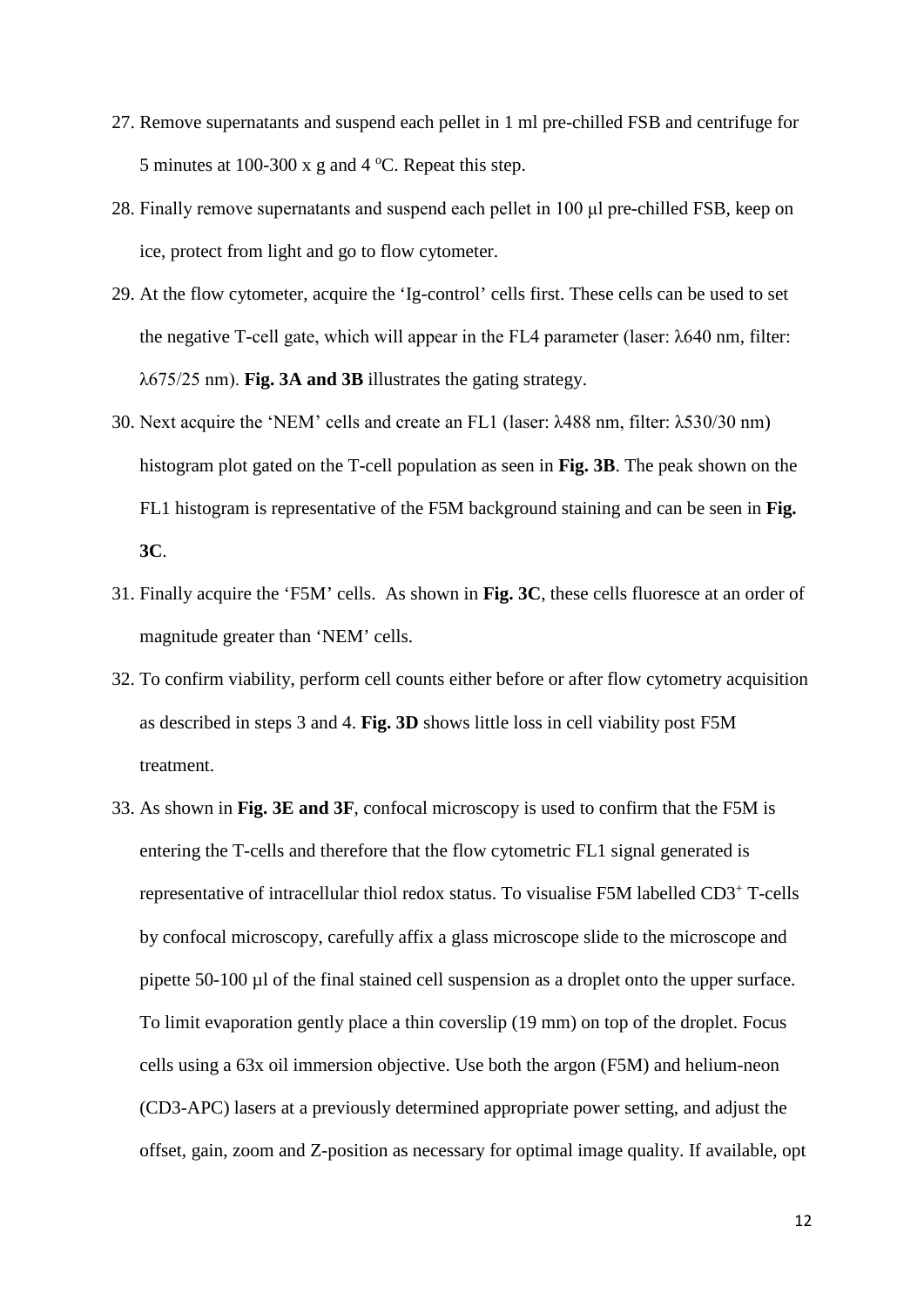for sequential scanning modes to allow simultaneous visualisation of both signals with minimal crosstalk between channels. DNA stains such as DAPI can be added to the staining protocol to identify nuclear regions where the appropriate excitation lines and channels are available.

#### *Analysing F5M labelled proteins extracted from viable cells*

The data in the previous section demonstrated that treating viable cells with F5M results in the labelling of solvent accessible intracellular *reduced* cysteine thiols [9]. This will include low molecular weight thiols such as glutathione [10], and solvent accessible cysteine thiols present in the native conformation of redox active proteins [11]. It would be expected that if a *reduced* cysteine thiol is modified through oxidation, F5M labelling will not occur, since F5M preferentially reacts with *reduced* cysteine thiols via the 'Michael addition' [12]. Thus identifying individual proteins using proteomic platforms e.g. mass spectrometry will add greater understanding of how individual cysteine thiols can modulate biological processes. To demonstrate this principle, proteins from Jurkat cells exposed to GOX-mediated  $H_2O_2$  were separated by gel electrophoresis. Untreated vs. F5M SDS-PAGE separated proteins were then dissected for analysis by mass spectrometry. This protocol has potential to be adapted for use with next generation flow cytometers e.g. CyTOF [6, 13]. The details of the experiment used are below:

1. Set up two treatments in 15 ml centrifuge tubes; (i)  $2 \times 10^6$  Jurkat cells with 1  $\mu$ M NEM for 20 minutes followed by 20  $\mu$ M F5M for 20 minutes, (ii) 2 x 10<sup>6</sup> Jurkat cells with F5M only for 20 minutes. Carry out all F5M incubations as described in the above sections. **Fig. 4A** illustrates the level of F5M fluorescence for these treatments compared to untreated controls as analysed by flow cytometry.

13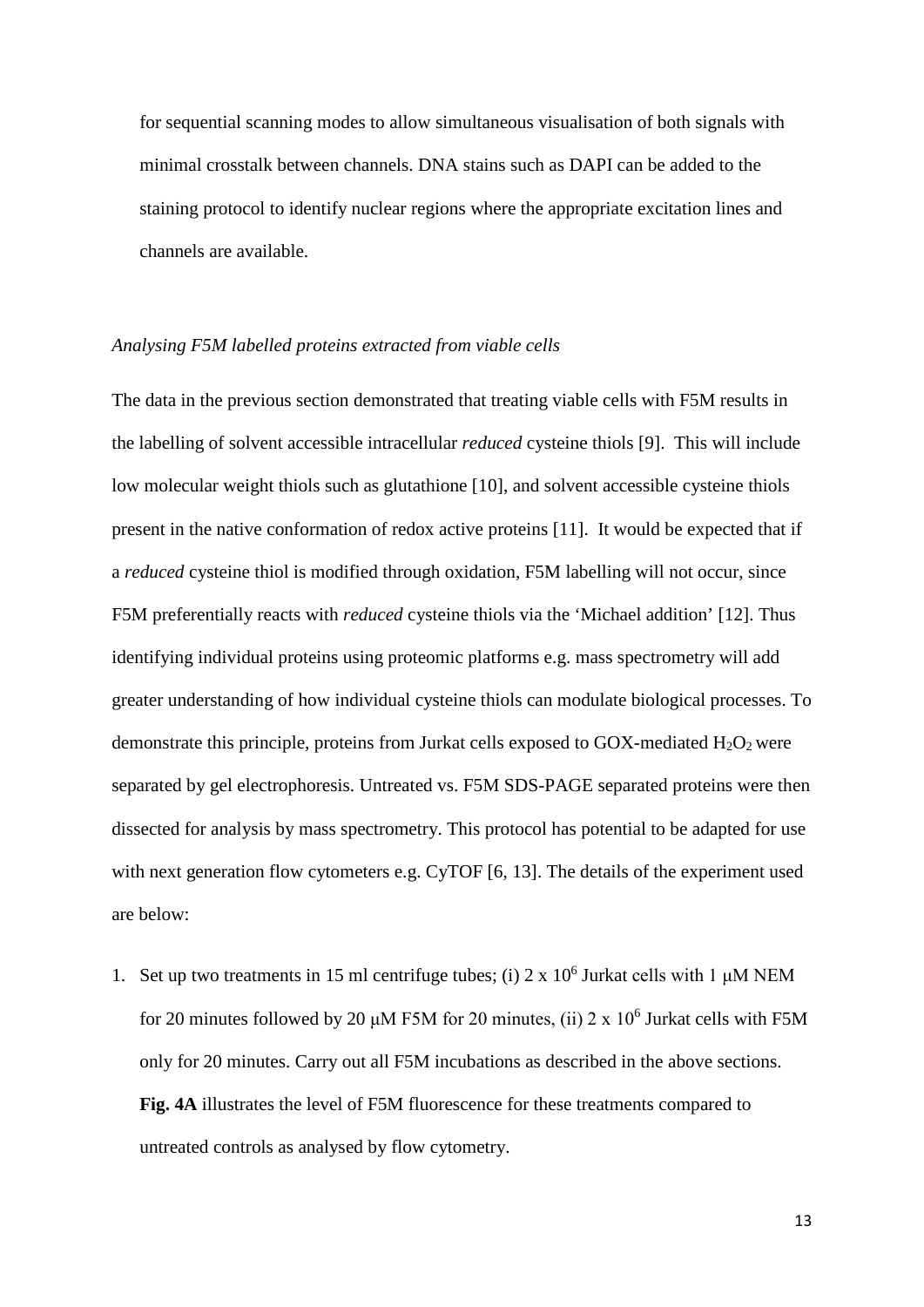- 2. Centrifuge the NEM and F5M treated Jurkat cells at  $100-300$  x g for 5 minutes at  $4^{\circ}$ C.
- 3. Remove supernatants and add 10 ml pre-chilled FSB and centrifuge at 100-300 x g for 10 minutes at  $4^{\circ}$ C.
- 4. Remove supernatants and suspend both pellets in 400  $\mu$ l pre-chilled (4 °C) PBS and transfer to fresh microcentrifuge tubes for cell lysis by sonication. Note: Keep cell lysates on ice and protected from light at all times. This will minimise protein degradation and protect F5M from photo-beaching.
- 5. Centrifuge tubes at 12 000 x g for 15 minutes at 4  $^{\circ}$ C and harvest supernatants into fresh microcentrifuge tubes on ice and protect from light. Perform protein quantitation on both cell extracts (Bradford assay [14] or equivalent is appropriate).
- 6. Add 20 μg of each protein extract to non-reducing NuPAGE® LDS SDS-PAGE sample loading buffer made up to a final volume of 20  $\mu$ l and heat at 70 °C for 10 minutes, protected from light. Do not add reducing agent e.g. 2-mercaptoethanol. Allow samples to cool before loading the Novex<sup>®</sup> 4-20% gradient pre-cast tris-glycine gel.
- 7. Assemble the SDS-PAGE gel tank with the gel and add 1 x NuPAGE® MOPS SDS-PAGE running buffer to upper and lower buffer chambers.
- 8. Load samples along with molecular weight marker and electrophorese at 180 V for 60-80 minutes, or until the dye front has run off. It is important to protect the gel and SDS-PAGE gel tank from light during this procedure.
- 9. Remove gel to a small tray containing dH2O and scan immediately using a Typhoon-9400 variable mode imager (or equivalent) set at λ490-495 nm for excitation and λ515-520 nm for emission.
- 10. Remove gel from Typhoon directly into SDS-PAGE gel fix solution and incubate for 15 minutes at room temperature with gentle agitation.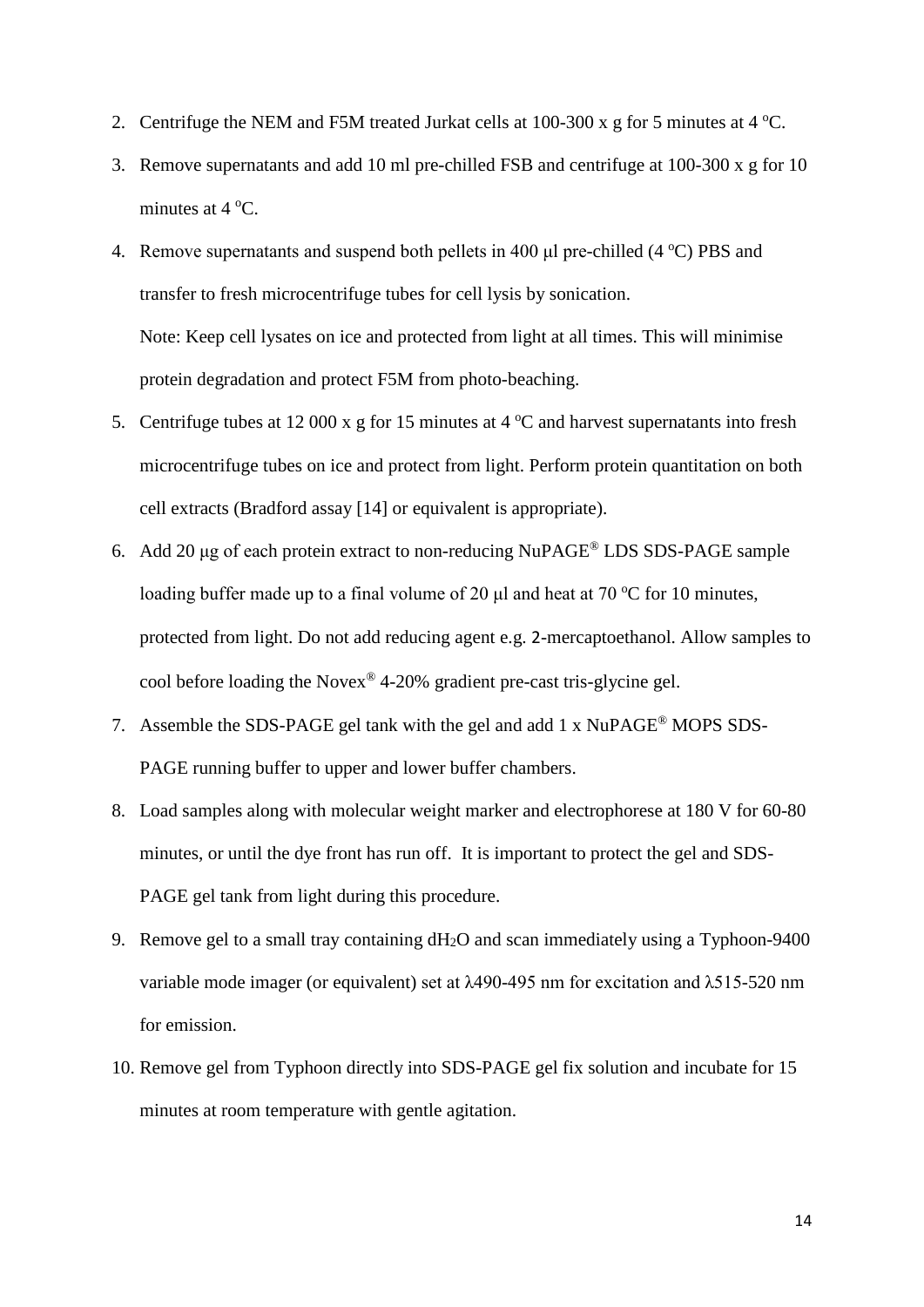- 11. Rinse gel in dH2O and add G-250 colloidal coomassie blue reagent. Incubate overnight (10-20 hours) at room temperature with gentle agitation.
- 12. Remove G-250 colloidal coomassie blue reagent and de-stain with  $dH_2O$  for 2 hours at room temperature with gentle agitation. Change the dH<sub>2</sub>O every 20 minutes.
- 13. Scan gel using a standard flatbed SDS-PAGE gel scanner and analyse the data along with the respective Typhoon fluorescence image data using ImageQuant (v8.1) or equivalent high resolution software. **Fig. 4B** shows Typhoon and respective coomassie gel images of proteins extracted from the NEM + F5M treated (i) and F5M alone treated (ii) Jurkat cells. Fig 3C illustrates pixel peak profiles for NEM + F5M treated (i) and F5M alone treated (ii) extracted proteins. **Fig 4C** illustrates pixel density analysis of NEM + F5M and F5M alone treated Jurkat cells.
- 14. Since F5M irreversible modifies cysteine thiols, identification of redox active proteins is permitted via mass spectrometry based on incremental mass shifts relating to F5M binding. **Table 2** shows various intracellular redox active proteins identified from F5M treated Jurkat cells using LC/MS analysis. For the F5M mass shift, the formula  $C_{24}H_{13}NO_7$  (+427.069 Da) was used, since this relates to the mass difference expected for a Cys-thiol or Cys-thiolate modification by F5M.

Note: LC/MS analysis was outsourced to the Bristol Proteomics Facility (University of Bristol, UK).

#### **Acknowledgements**

AJW and SJC designed and performed all experiments and analysed all data. RGM assisted with the confocal microscopy. KJH assisted with mass spectrometry. PSH assisted with the GOX assays and  $H_2O_2$  quantitation. All authors contributed to the drafting of this manuscript.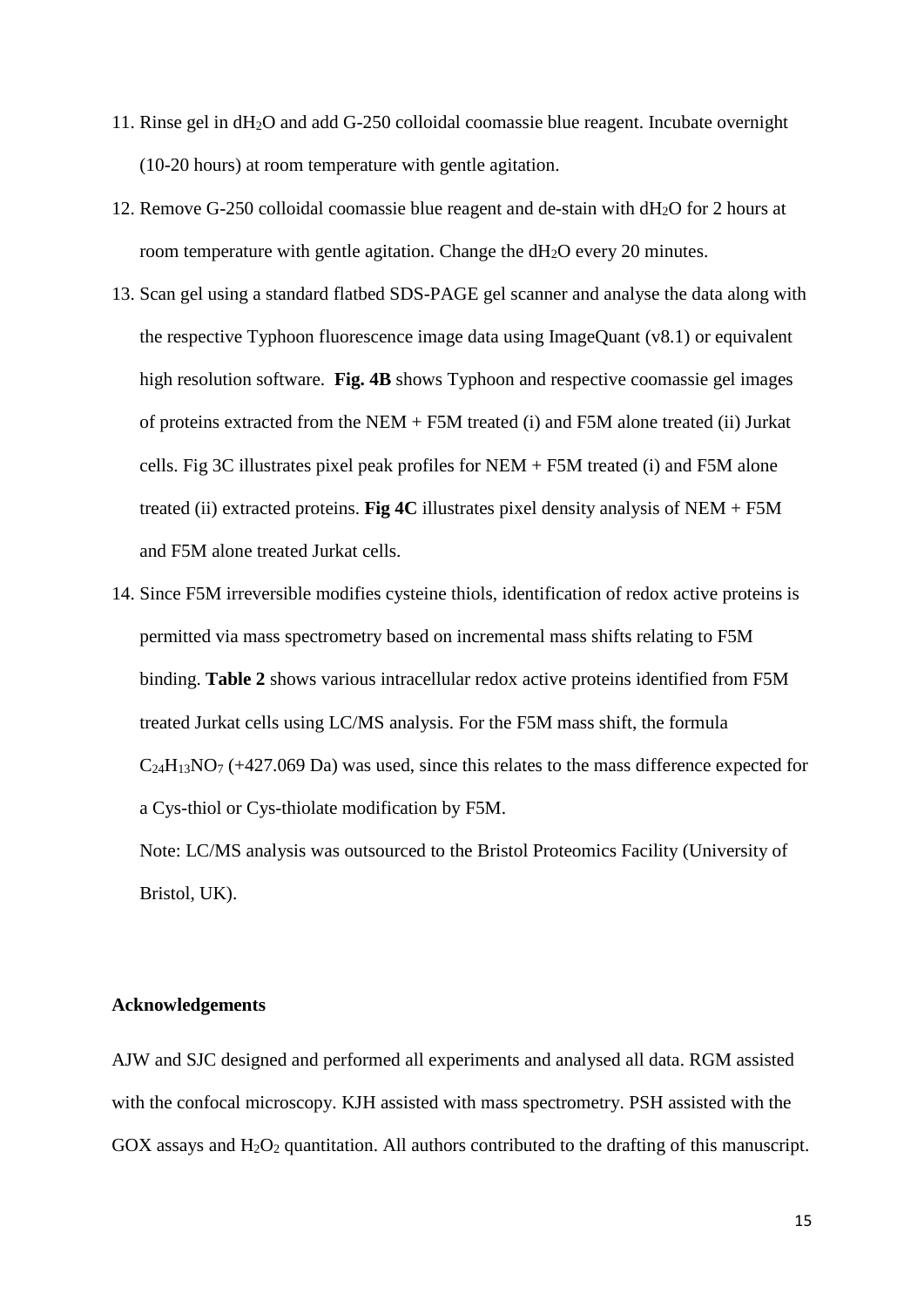#### **References**

- [1] R. E. Durand and P. L. Olive, "Flow cytometry techniques for studying cellular thiols.," *Radiat. Res.*, vol. 95, no. 3, pp. 456–70, Sep. 1983.
- [2] B. Groitl and U. Jakob, "Thiol-based redox switches.," *Biochim. Biophys. Acta*, vol. 1844, no. 8, pp. 1335–43, Aug. 2014.
- [3] H. Won *et al.*, "Peroxiredoxin-2 upregulated by NF-κB attenuates oxidative stress during the differentiation of muscle-derived C2C12 cells.," *Antioxid. Redox Signal.*, vol. 16, no. 3, pp. 245–61, Feb. 2012.
- [4] A. J. Wadley *et al.*, "Preliminary evidence of reductive stress in human cytotoxic Tcells following exercise," *J. Appl. Physiol.*, p. japplphysiol.01137.2017, Apr. 2018.
- [5] P. S. Hole *et al.*, "Overproduction of NOX-derived ROS in AML promotes proliferation and is associated with defective oxidative stress signaling.," *Blood*, vol. 122, no. 19, pp. 3322–30, Dec. 2013.
- [6] D. Lin and H. T. Maecker, "Mass Cytometry Assays for Antigen-Specific T Cells Using CyTOF," in *Methods in molecular biology (Clifton, N.J.)*, vol. 1678, 2018, pp. 37–47.
- [7] "World Medical Association Declaration of Helsinki Ethical Principles for Medical Research Involving Human Subjects," *WMA Gen. Assem. Somerset West, Repub. South Africa*, 2013.
- [8] S. García-Santamarina, S. Boronat, and E. Hidalgo, "Reversible cysteine oxidation in hydrogen peroxide sensing and signal transduction.," *Biochemistry*, vol. 53, no. 16, pp. 2560–80, Apr. 2014.
- [9] D. T. McLachlin and S. D. Dunn, "A method of screening for mutant proteins containing cysteine residues using fluorescein-5-maleimide.," *Protein Expr. Purif.*, vol. 7, no. 3, pp. 275–80, May 1996.
- [10] D. E. Epps and B. M. Taylor, "A competitive fluorescence assay to measure the reactivity of compounds.," *Anal. Biochem.*, vol. 295, no. 1, pp. 101–6, Aug. 2001.
- [11] R. C. Cumming, N. L. Andon, P. A. Haynes, M. Park, W. H. Fischer, and D. Schubert, "Protein Disulfide Bond Formation in the Cytoplasm during Oxidative Stress," *J. Biol. Chem.*, vol. 279, no. 21, pp. 21749–21758, May 2004.
- [12] S. Belbekhouche, M. Guerrouache, and B. Carbonnier, "Thiol-Maleimide Michael Addition Click Reaction: A New Route to Surface Modification of Porous Polymeric Monolith," *Macromol. Chem. Phys.*, vol. 217, no. 8, pp. 997–1006, Apr. 2016.
- [13] T. Smets, F. Stevenaert, H. Adams, and G. Vanhoof, "Deep Profiling of the Immune System of Multiple Myeloma Patients Using Cytometry by Time-of-Flight (CyTOF)," in *Methods in molecular biology (Clifton, N.J.)*, vol. 1792, 2018, pp. 47–54.
- [14] M. M. Bradford, "A rapid and sensitive method for the quantitation of microgram quantities of protein utilizing the principle of protein-dye binding.," *Anal. Biochem.*, vol. 72, pp. 248–54, May 1976.
- [15] L. Cicchillitti, P. Fasanaro, P. Biglioli, M. C. Capogrossi, and F. Martelli, "Oxidative stress induces protein phosphatase 2A-dependent dephosphorylation of the pocket proteins pRb, p107, and p130.," *J. Biol. Chem.*, vol. 278, no. 21, pp. 19509–17, May 2003.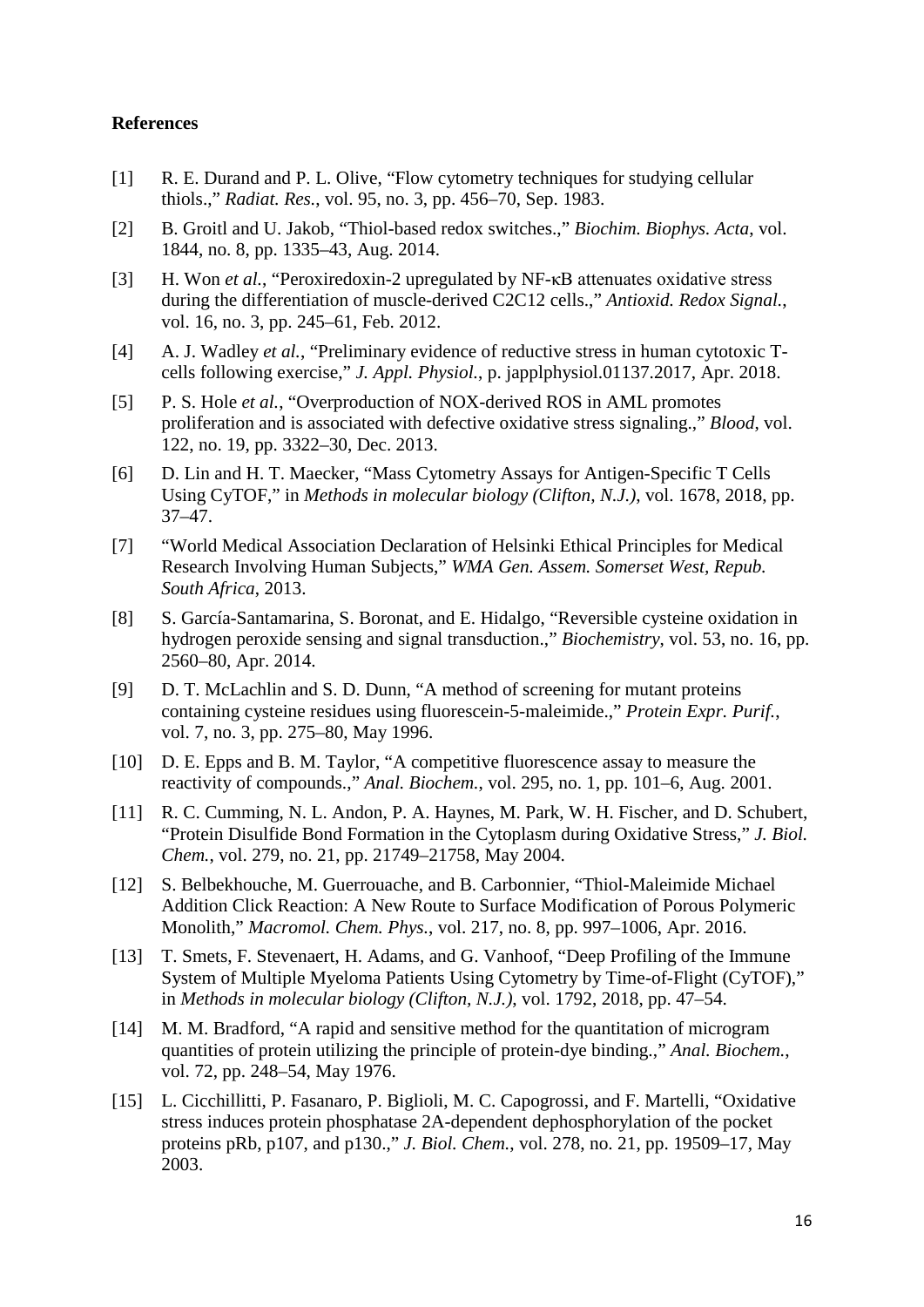- [16] G. Miglio, F. Varsaldi, and G. Lombardi, "Human T lymphocytes express N-methyl-daspartate receptors functionally active in controlling T cell activation," *Biochem. Biophys. Res. Commun.*, vol. 338, no. 4, pp. 1875–1883, Dec. 2005.
- [17] F. J. Salgado, J. Lojo, C. M. Fernández-Alonso, J. E. Viñuela, O. J. Cordero, and M. Nogueira, "Interleukin-dependent modulation of HLA-DR expression on CD4 and CD8 activated T cells," *Immunol. Cell Biol.*, vol. 80, no. 2, pp. 138–147, Apr. 2002.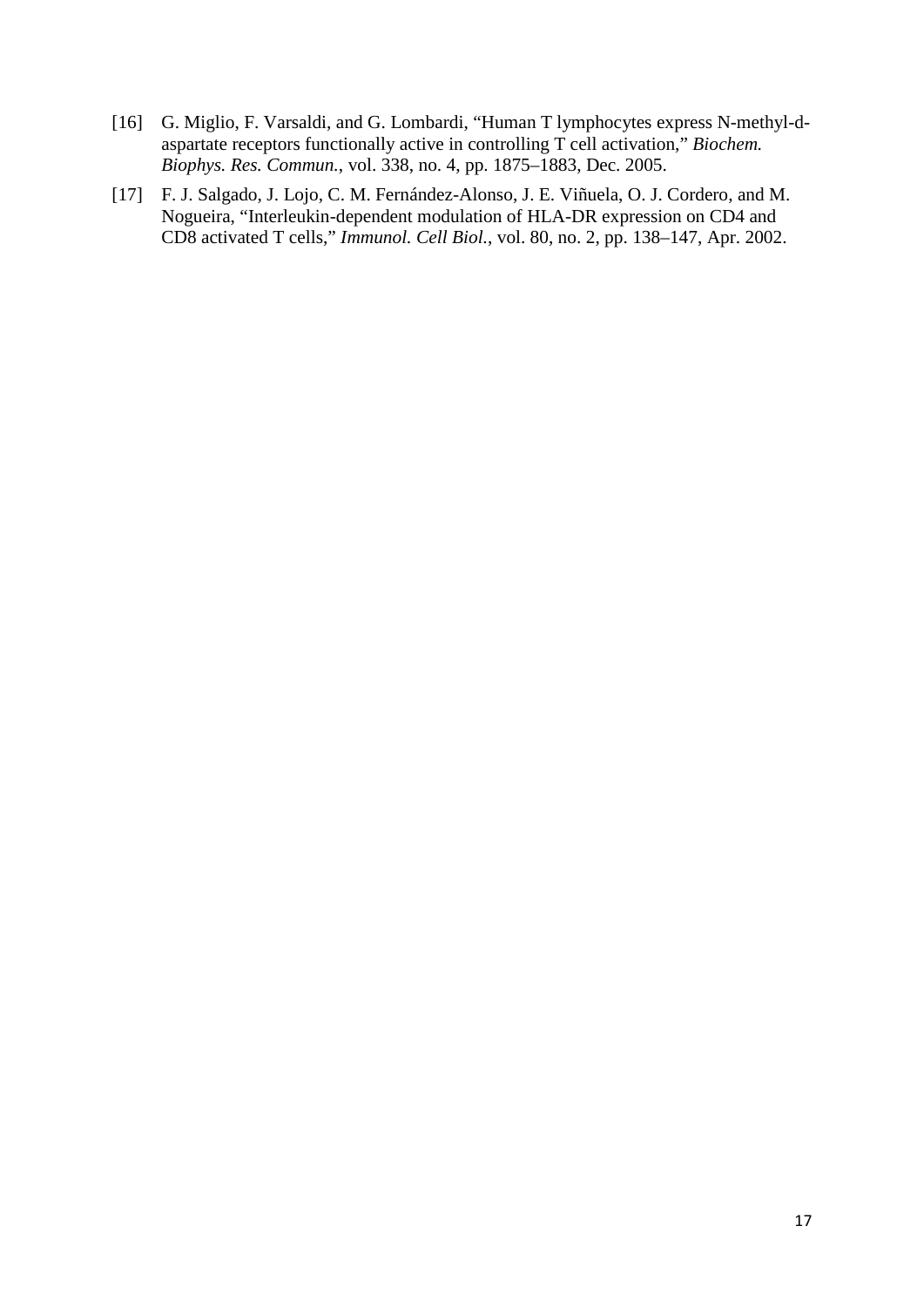#### **Figure Legends**

**Figure 1: The effect of exogenous GOX-generated H2O2 on the loss of intracellular reduced thiol using an** *in vitro* **immortalised Jurkat T-cell model**. **(A)** Representative FSC *vs* SSC flow cytometric profile of GOX treated Jurkat cells (P2). **(B)** Histogram (gated on P2) illustrates loss of F5M signal in Jurkat cells following incubation with 5 mU/ml GOX for 0-4 hours (h). Samples were taken for flow cytometric analysis after the following times; 0h, 1h, 2h, 3h and 4h. Data were compared with 0h to normalise the loss of F5M signal (**see Table 1.**). **(C)** Chart illustrates normalised FL1 (laser: λ488 nm, filter: λ530/30 nm) MFI. An increase in F5M signal is noted at 1h (suggesting a reductive spike), followed by progressive decrease in signal at 2h to 4h (suggesting a loss of reduced thiols). Data shown are mean +/- SD of the mean (n=3).

**Figure 2: The evaluation of exogenous GOX-derived H2O2 on Jurkat T-cell viability using trypan blue staining**. **(A)** Plot illustrates the mean Jurkat viability (%) following incubation with 5 mU/ml GOX at 0h to 4h. To confirm that GOX-derived  $H_2O_2$  was mediating the loss in reduced intracellular thiol, similar experiments were performed in the presence of 100 μg/ml catalase. **(B)** Plot illustrates the normalised mean loss of reduced intracellular thiol at 0h compared with 4h (GOX treated) and 4h +C (GOX with catalase treated). Data illustrate that in the presence of catalase, intracellular thiol remains reduced. Data shown are mean  $+/-$  SD of the mean (n=3).

**Figure 3: Flow cytometric analysis of intracellular thiol redox status in primary human T-cells.** PBMC's were prepared from venous blood using Ficoll-Paque density centrifugation and washed in D-PBS. Washed PBMC's  $(10^6 \text{ cells in } 100 \mu l)$  were labelled with anti-human